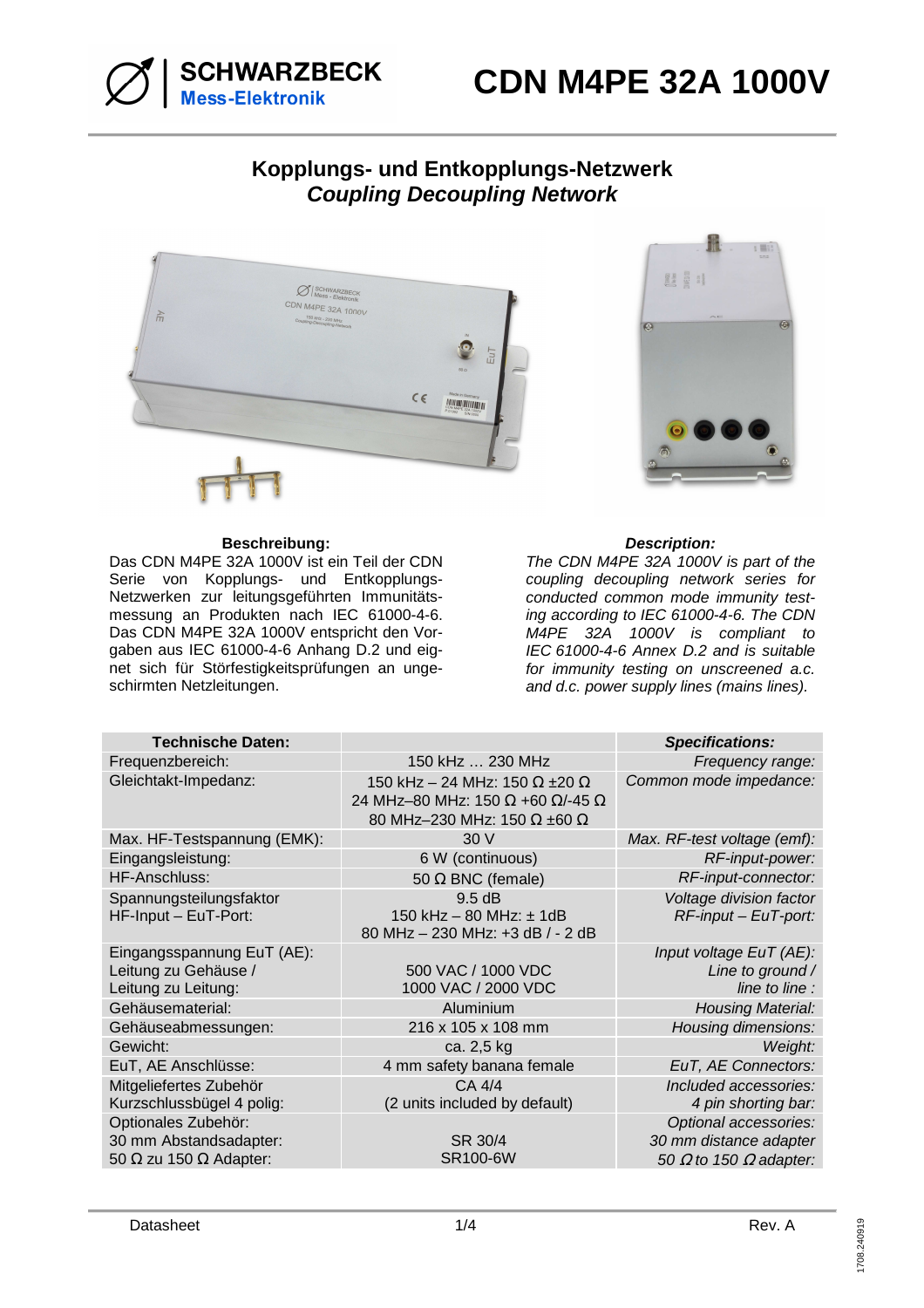

Das CDN M4PE 32A 1000V ist für Messungen an netzbetriebenen Geräten bis 32 A Stromaufnahme vorgesehen. Der Frequenzbereich umfasst 150 kHz bis 230 MHz. Im Bild 3 wird das Prinzipschaltbild gezeigt.

Alle CDN's erfüllen die Anforderungen der Norm IEC 61000-4-6 und werden mit individuellen Prüfprotokollen für die Gleichtaktimpedanz und das Spannungsteilungsmaß ausgeliefert.

Zur Überprüfung oder Kalibrierung des Messaufbaus sind diverse optional erhältliche Zubehörteile verfügbar.

## **Wichtiger Hinweis.**

**Die Kurzschlussbügel dürfen niemals verwendet werden, wenn das CDN mit dem Stromversorgungsnetz verbunden ist!** 

Parallel zu den AE-seitigen Kondensatoren sind jeweils 2 MΩ Entladewiderstände enthalten.

Prinzipiell sind gegenüberliegende Anschlüsse miteinander verbunden, verwenden die gleiche Buchsenfarbe und können für beliebige Phasen verwendet werden. Eine Ausnahme bildet der PE-Anschluss. Er besitzt immer eine grün/gelb gefärbte Buchse welche auf der AE-Seite leitend mit dem Gehäuse verbunden ist.

Die Erdung zum Messaufbau erfolgt über die leitende Grundplatte des CDN. Zusätzlich ist auf der AE-Seite ein M4 Schraubanschluss und alternativ eine 4 mm Buchse zur Erdung vorgesehen. Zur Befestigung des CDN's sind vier 6 mm Nuten auf der nicht lackierten Grundplatte vorhanden.

Zur Erhöhung der Betriebssicherheit sind die netzspannungsführenden Anschlüsse als Sicherheitsbuchsen ausgeführt. Es wird empfohlen, für eigene Adapter spezielle 4 mm Sicherheitsstecker zu verwenden. Diese sind optional erhältlich.

The CDN M4PE 32A 1000V is intended to inject common mode disturbance signals to power supply or mains lines (unscreened) in the frequency range from 150 kHz to 230 MHz. The circuitry is shown in Fig. 3.

All CDNs comply with the requirements of IEC 61000-4-6. Each CDN comes with individually measured data and a calibration certificate for the common mode impedance and the voltage division factor.

A variety of calibration adapters and other accessories are available as option.

## **Important Note:**

**The optional shorting adapters must not be used if the CDN is connected to mains!** 

The capacitors at the AE-side are equipped with 2  $M\Omega$  discharging resistors.

Corresponding terminals are always located in opposite position and can be recognized by the terminal color. They can be used for any phase, except for PE! The PE-terminal with its yellow-green color is connected to the metal housing at the AE-side.

The connection to ground can be accomplished using the ground plane of the CDN. Additionally there is a M4 thread located at the AE side to ground as well as a 4 mm socket to connect the device to ground. The CDN is equipped with 4 mounting notches of 6 mm width at the baseplate.

To improve the operational safety the mains voltage-carrying connections are carried out as security sockets. We recommend to use special 4 mm security plugs if you plan to design your own adapters. Those connectors can be purchased optionally.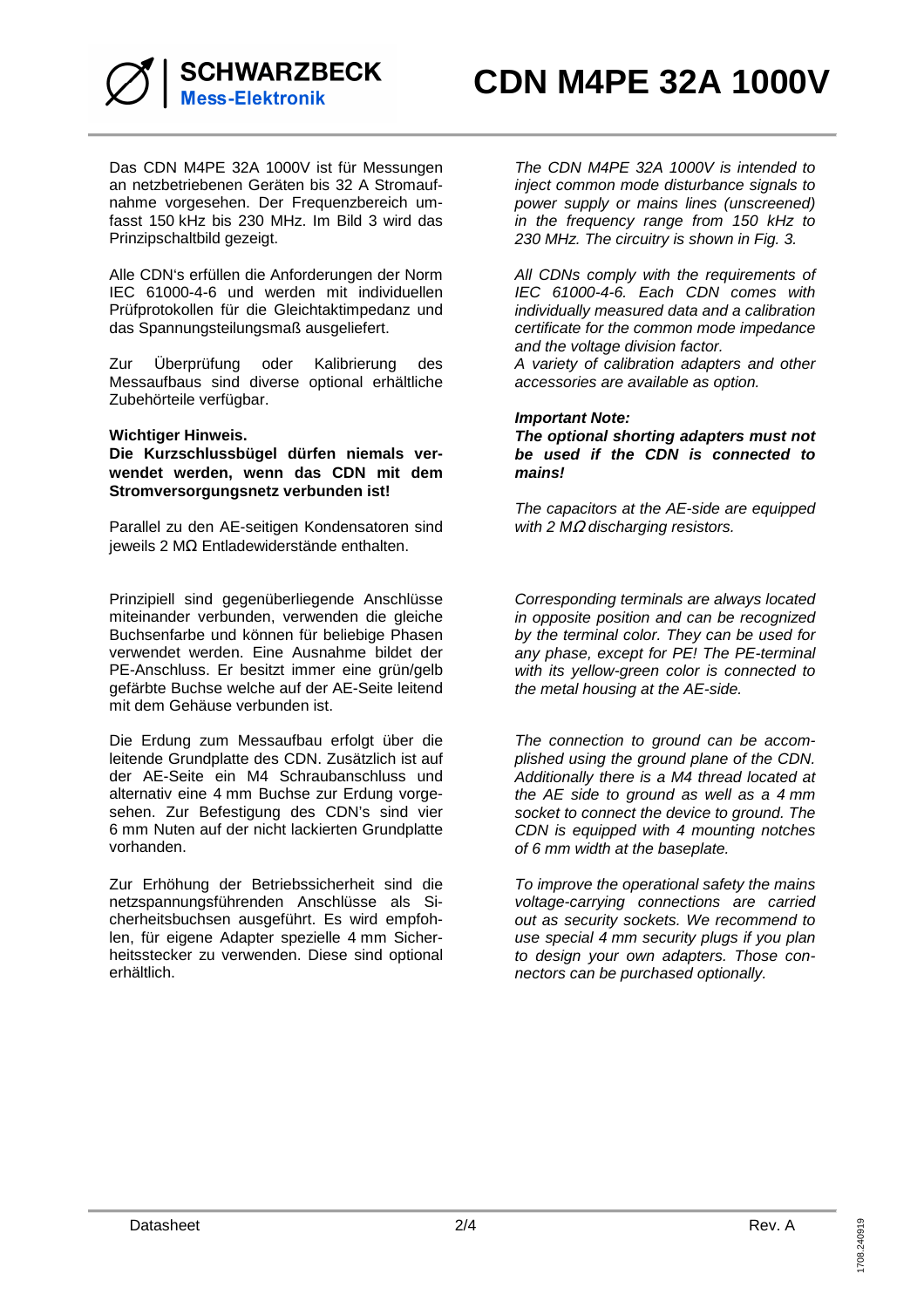

**SCHWARZBECK**<br>Mess-Elektronik